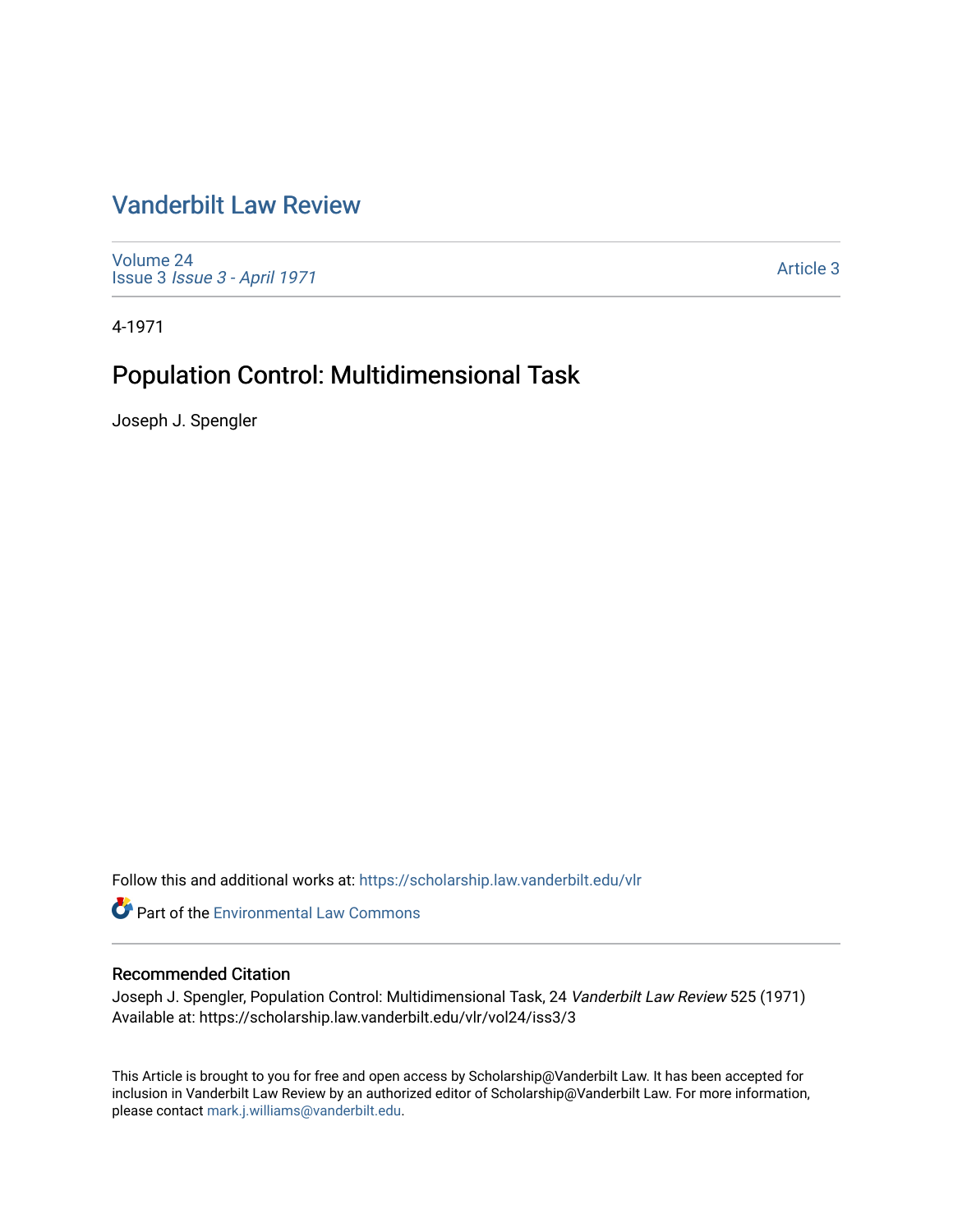# **Population Control: Multidimensional Task**

#### *Joseph J. Spengler\**

*[The Lilliputians think nothing can be more unjust, than that People, in Subservience to their own Appetites, should bring Children into the World, and leave the [burden] of supporting them on the Publick.'*

*[Technicized societies may be close to the threshold beyond which it will be impossible to evaluate, let alone control, the effects on human life of the new environments created by technological innovations.2*

*So the people selected a thousand locations where new cities should be built or existing small towns enlarged.3*

#### I. **INTRODUCTION**

For several thousand years two demographic problems have periodically dogged man, population explosion and population implosion-or, in less rhetorical terminology, too many people and too many people concentrated at points in space. The ineffectiveness of the solutions proposed for each of these problems has demonstrated that man's propensity for "progress" has continued to swamp his capacity to adapt to the changes he has produced. In sum, man remains confronted with the need to achieve balance between the costs of change4 and the costs of arresting change. <sup>5</sup>

Attempts at solving population problems are conditioned by the means believed available, by the manner in which options are believed to be sequentially ordered and chained in time, and by the environment of change, which currently emphasizes facticity and technological means to the neglect of both the complementary change in the socioeconomic milieu and careful consideration of the ends to which the means supposedly are related. The current ideational and aspirational environment of the United States, together with its technological milieu, is notably different from what it was 50 years ago. What can be accomplished and the means of accomplishment are affected

<sup>\*</sup> **PROFESSOR OF** ECONOMICS, **DUKE UNIVERSITY. A.B. 1926,** M.A. **1929, PH.D. 1930, DOCTOR OF** HUMANE **LETTERS 1965, OHIO STATE UNIVERSITY; D.S. 1968, ALMA COLLEGE.**

**I. J. SwIFT, GULLIVER'S** TRAVELS **43 (R.** Greenberg **ed. 1961).**

<sup>2.</sup> **R. DUBOS, So HUMAN AN ANIMAL 230-31 (1968).**

**<sup>3.</sup>** Owen, *How the Cities Solved Their Transportation Problems-A Fable,* **BELL TELEPHONE MAGAZINE,** July/Aug. **1970,** at **26, 29.**

*<sup>4.</sup> See* **J. STAMP, THE SCIENCE OF SOCIAL** ADJUSTMENT **(1937).**

*<sup>5.</sup> See 3* **A. TOYNBEE, A STUDY** OF **HISTORY 88-111 (2d ed. 1951).**

<sup>525</sup>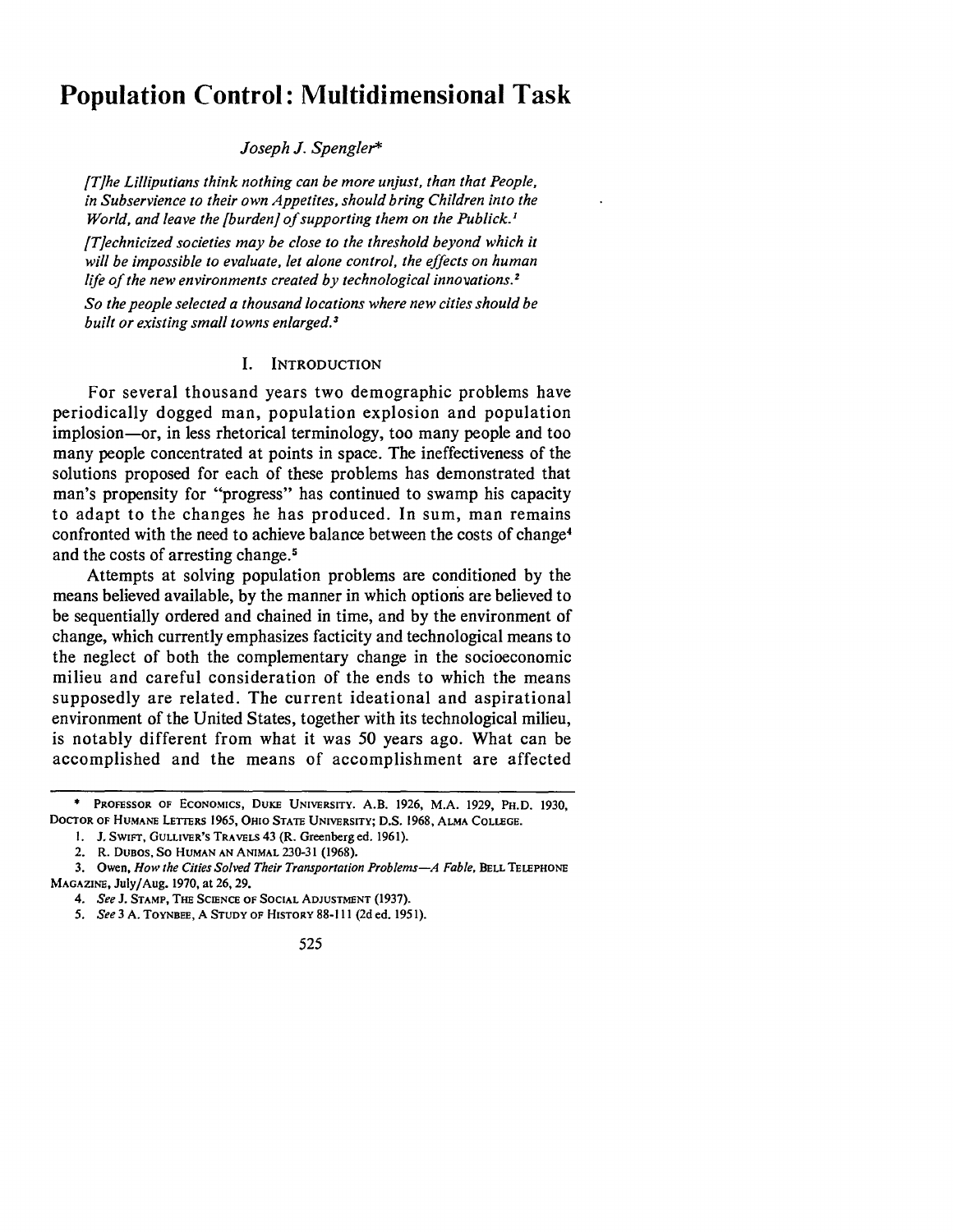**[Vol.** 24

accordingly. The capacity for change is much greater today than in the past, now that the industrial age, which moved man largely out of agriculture, is being replaced by the "technetronic" age.<sup>6</sup> Man is no longer bound directly or indirectly to the soil. Instead, he is free, within very wide limits, to settle wherever employment and support are available. This mobility is made possible in part by the fact that about seven-tenths of the labor force will be in services by 1980. Moreover, since a large fraction of total employment is controlled by a small fraction of employers, the location of this employment no longer needs to be dominated by stochastic processes; it can, again within wide limits, be located at the discretion of the nation's "key decision makers." This freedom of location is complemented by modern means of communication, together with the capacity of the computer to facilitate coordination of dispersed activities. It will be further increased by the ascendancy of services over goods and by miniaturization of plants and instruments of production.

## II. **THE MEANS** OF CONTROL

The effectiveness with which the distribution of population in space can be controlled depends upon the means available, including such indirect means as the limitation of population growth and hence of the number to be redistributed in space. Presently available methods of control include legal and administrative constraints, changes in the incentive-disincentive structure, and education and propaganda.

## *A. Control of Population Growth*

Population growth can be controlled **by** limiting the reproduction rate and **by** restricting immigration. Legal and administrative constraints have their most frequent application in the regulation of immigration and some forms of internal migration; they have not been used, except in isolated instances, in the control of reproduction, mainly on the ground that this would entail undue infringement of individual "rights."<sup>7</sup> At present, net immigration is supplying about one-fifth of this nation's population growth. This fraction will decline slightly if natural increase rises in the near future as a result of an increase in the relative number of women between ages 20 and 29, themselves products of the baby boom of the 1950's. Should the net reproduction rate

526

**<sup>6.</sup>** See **Z. BRZEZINSKI, BETWEEN Two AGES (1970).** See also **N. CALDER, TECHNOPOLIS (1970).**

<sup>7.</sup> M. KOHN, **CLASS AND** CONFORMITY **(1969); D.** RIESMAN, **THE LONELY** CROWD **(1953).**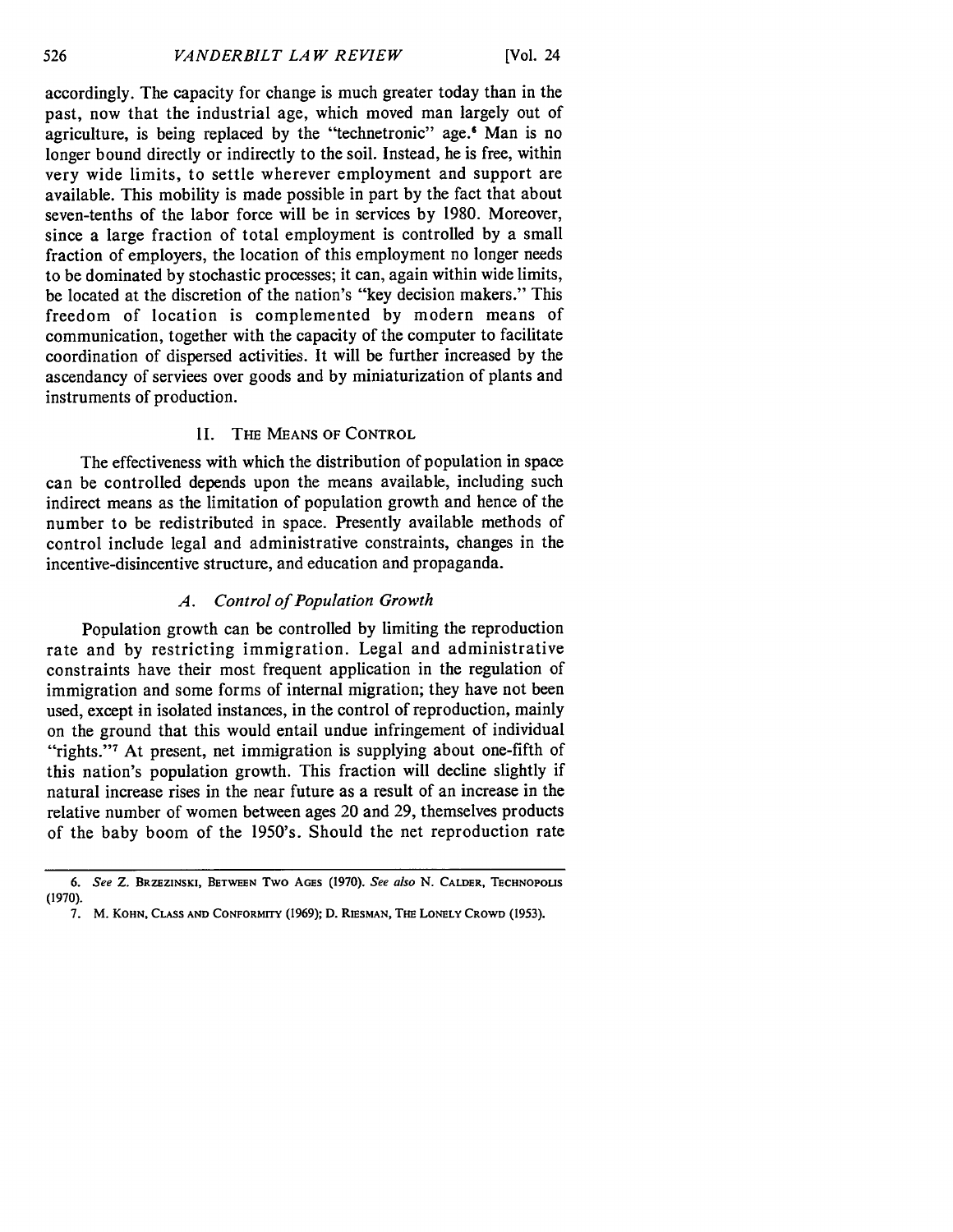descend to the replacement level in the near future and as a result, births and deaths gradually approach equality, the share of immigration in population growth will approximate one-fourth over the next 30 years. This inflow could easily be reduced or eliminated by law.

Currently acceptable reproduction controls fall within the incentive and informational categories. They are: (1) means designed to modify the norms that define desired family size; (2) improvement in the flow of information about contraceptive agents; and (3) modification of the system of incentives and disincentives that condition reproduction.<sup>8</sup> In the United States, major emphasis is placed upon providing more information about contraception because it is assumed that the norms do not need much changing, given universally available contraceptive knowledge and means.

Available data supports the assumption that great importance must be attached to the dissemination of contraceptive information. Between 1960 and 1965, about 4.7 million births, or about one in five of all births, and one in three of Negro births, would have been prevented by "perfect contraception." About "two million of these unwanted births occurred among the poor and the near poor, and half of these among the Negro poor and near poor."<sup>9</sup> Both contraceptive failure<sup>10</sup> and lack of recourse to contraceptives account for the unwanted births. In addition, between 1960 and 1965 two-fifths of all wanted births occurred sooner than planned. These statistics suggest that an increase in easy access to contraceptive information and relevant medical counsel, together with the expected improvement in contraceptive means, would reduce the reproduction rate appreciably, probably close to the replacement level."

The "demand" for children is, of course, a major factor in population growth. Given the availability of "perfect contraception," how is demand affected by the costs of children and the "returns" to be received from them? The "returns" children provide may be grouped under four heads: **(1)** productive services and income; (2) financial

**<sup>8.</sup>** For a conspectus **of** incentives and means to fertility see Berelson, *Beyond Family Planning,* **38 STUDIES IN FAMmY PLANNING** Feb. **1969,** at **1,** and Grafton, *Resistance to Knowledge,* 20 **ANN.** REV. **PLANT PHYSIOLOGY** 34 (1969); *cf* Platt, *What We Must Do,* 166 **SCIENCE 1115** (1969).

**<sup>9.</sup>** Bumpass **&** Westoff, *The "Perfect Contraceptive" Population,* 169 **SCIENCE 1177-82 (1970).**

**<sup>10.</sup>** For a pessimistic prognosis see Djerassi, *Birth Control After 1984,* 169 **SCIENCE** 941 **(1970),** and Djerassi, *Prognosis for the Development of New Chemical Birth-Control Agents,* **<sup>166</sup> SCIENCE** 468 **(1969).**

*II. See generally* Hamilton, *The Need for Family Planning in North Carolina,* **U.N.C.** Newsletter, Sept. **1968,** at **53.**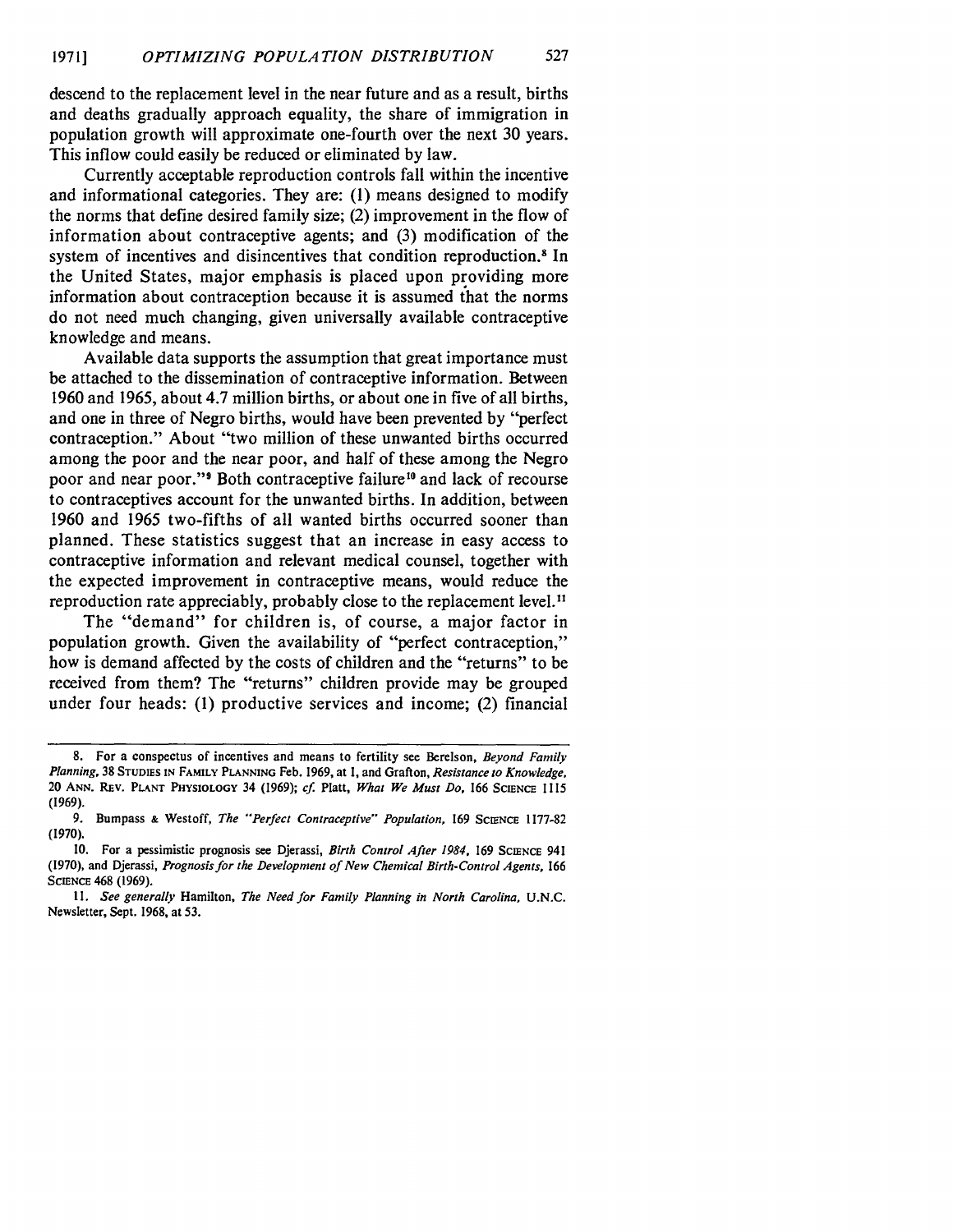security in times of stress and old age; (3) reciprocal affection; and (4) consumer utilities other than those already implied. The first category, stressed by Adam Smith, is of little significance in the United States today. The second and third are of great importance, and the fourth remains quite significant. Should categories two through four become less significant, the "demand" for children would shift downward. It is unlikely, however, that such diminution will take place. "Social security" meets the security requirements of the aged only in part, and the value of claims to "security" is destined to be steadily eroded by inflation flowing from an unholy trinity of oligopoly, trade union, and financially irresponsible government. Furthermore, as modern society becomes increasingly anomie ridden and conflict oriented, man will feel more and more impelled to turn to primary groups for psychic security and satisfaction. This tendency may be reenforced as amenities enter more increasingly into modes of living. It is probable, therefore, that the significance of the third and fourth "returns" will increase.

The counterpart to the benefits received from children-benefits accruing in the main to parents-consists in the costs involved in their production and conversion into full members of society. These costs range from prenatal care through support and education to provision with industrial, public, and domestic capital. Such costs vary widely with the actual yearly figure, rising as the child approaches entry into the labor force. Only some of the costs fall upon parents; other costs are likely to be shunted to others in the form of heightened taxes and nonpecuniary burdens.

It is by no means clear how much economic rationality underlies reproduction, but it is obvious that conduct will be affected only by costs that parents anticipate will fall upon them. The weight attached to these costs will be conditioned by the degree to which they are a factor in family planning and by the manner in which the potential parents expect real family income to rise. The rate at which future costs and income prospects are discounted may not, however, correspond closely to that at which "returns" from children are discounted.<sup>12</sup>

Family plans usually are susceptible of change through modification of the relative weights of pertinent incentives and disincentives, provided that these incentives and disincentives are *perceived* to be such; what is not perceived or internalized does not condition behavior. This is true even though family formation is not

<sup>12.</sup> In sum, a child may be viewed as resembling a durable good. *See* Spengler, *Values and Fertility Analysis,* 3 **DEMOGRAPHY** 109 (1966).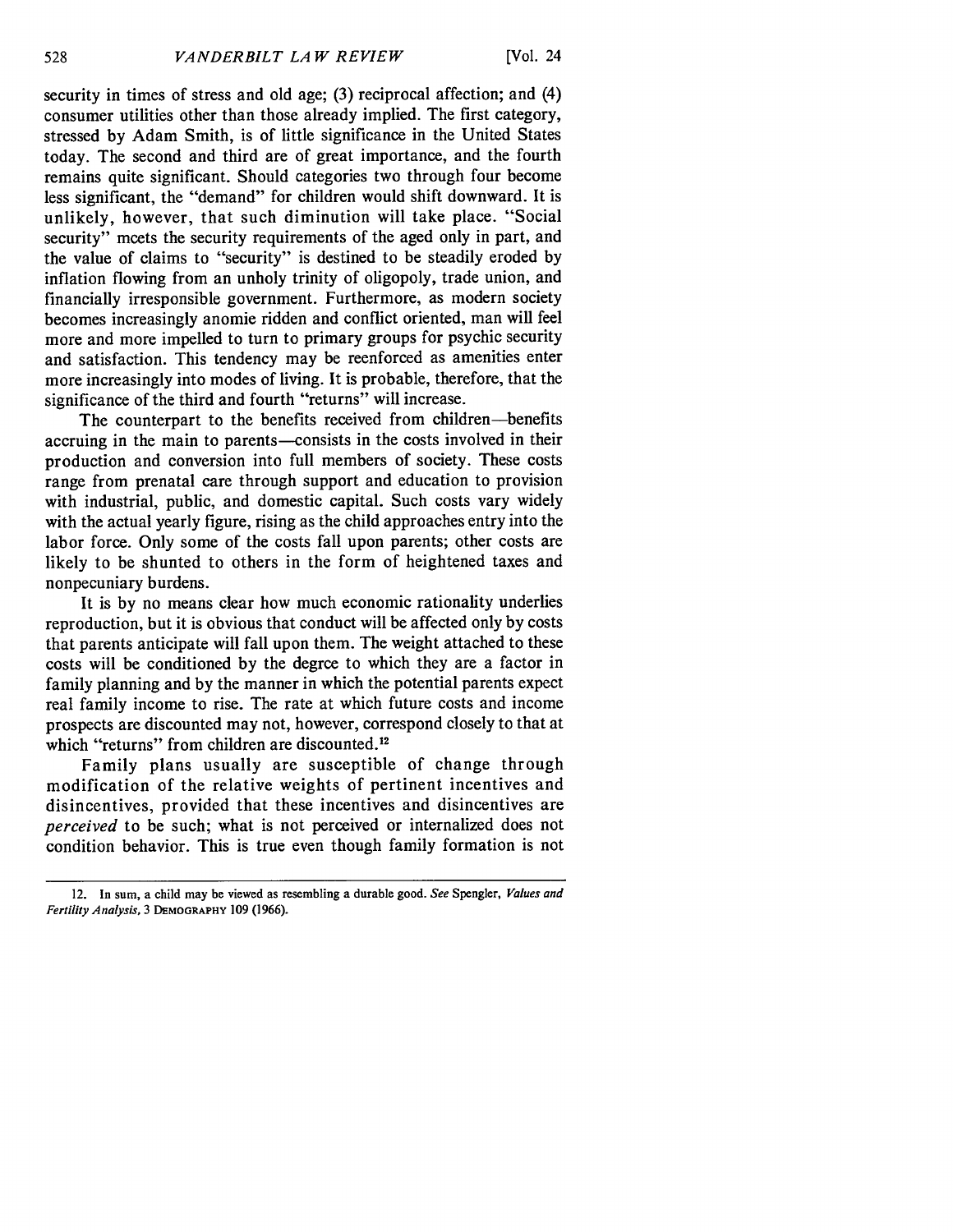uniformly related to economic status. 13 Should the cost of reproducing and raising a child be raised by an *ad valorem* tax, for example, reproduction would be deterred in some degree. Similarly, were an *ad valorem* subsidy provided, the reduction of the cost of having children would tend to stimulate reproduction. Response to such economic incentives and disincentives, of course, tends to vary among population categories. Nevertheless, the manipulability of taxes and subsidies could thus supply governments with some control over reproduction. <sup>14</sup>

## *B. Control of Population Distribution*

Control by the state of the distribution of population in space may assume a variety of forms. First, policies that significantly affect population distribution, though not so intended, could be coordinated with overall location-governing plans. Cases in point are highway and local transportation policies, tax and benefit structures, conditions affecting externalities, and so on. Secondly, a structure of constraints may be erected to compel location-affecting forces to generate desired distributions of population. Illustrative are zoning ordinances, housing codes, subdivision regulations, and, perhaps, the use of eminent domain to effect the transfer of land to agencies of the state charged with achieving appropriate patterns of population distribution. Thirdly, positive and negative economic incentives, mainly in the form of subsidies and taxes, may be introduced and modified as necessary to accelerate or decelerate particular migratory trends. Finally, since population is attracted to areas with satisfactory employment, good educational institutions, adequate housing, and various amenities, measures designed to generate and maintain these attractive forces are of great importance. The effectiveness of these controls will be conditioned by the degree of public awareness and by the other personal and economic constraints to which all locational choice is subject.

## III. **POPULATION** TOTAL: PROSPECT **AND** OPTIMUM

The objective of optimum distribution of population in space will be easier to attain as population growth approaches zero. The relative number in need of redistribution will then decline, being fed almost

**<sup>13.</sup>** *See* Phillips, Votey, **&** Maxwell, *A Synthesis of the Economic and Demographic Models of Fertility: An Econometric Test,* **51** REv. ECON. **& STATS.** 298 (1969).

<sup>14.</sup> *See* Kangas, *Integrated Incentives for Fertility Control,* <sup>169</sup>**SCIENCE** 1278 (1970); Spengler, *Some Economic Aspects of the Subsidization by the State of the Formation of "Human Capital,"* 4 KYKLOS 316 (1950); Spengler, *Population Problem: In Search of a Solution,* <sup>166</sup> **SCIENCE** 1234 **(1969).**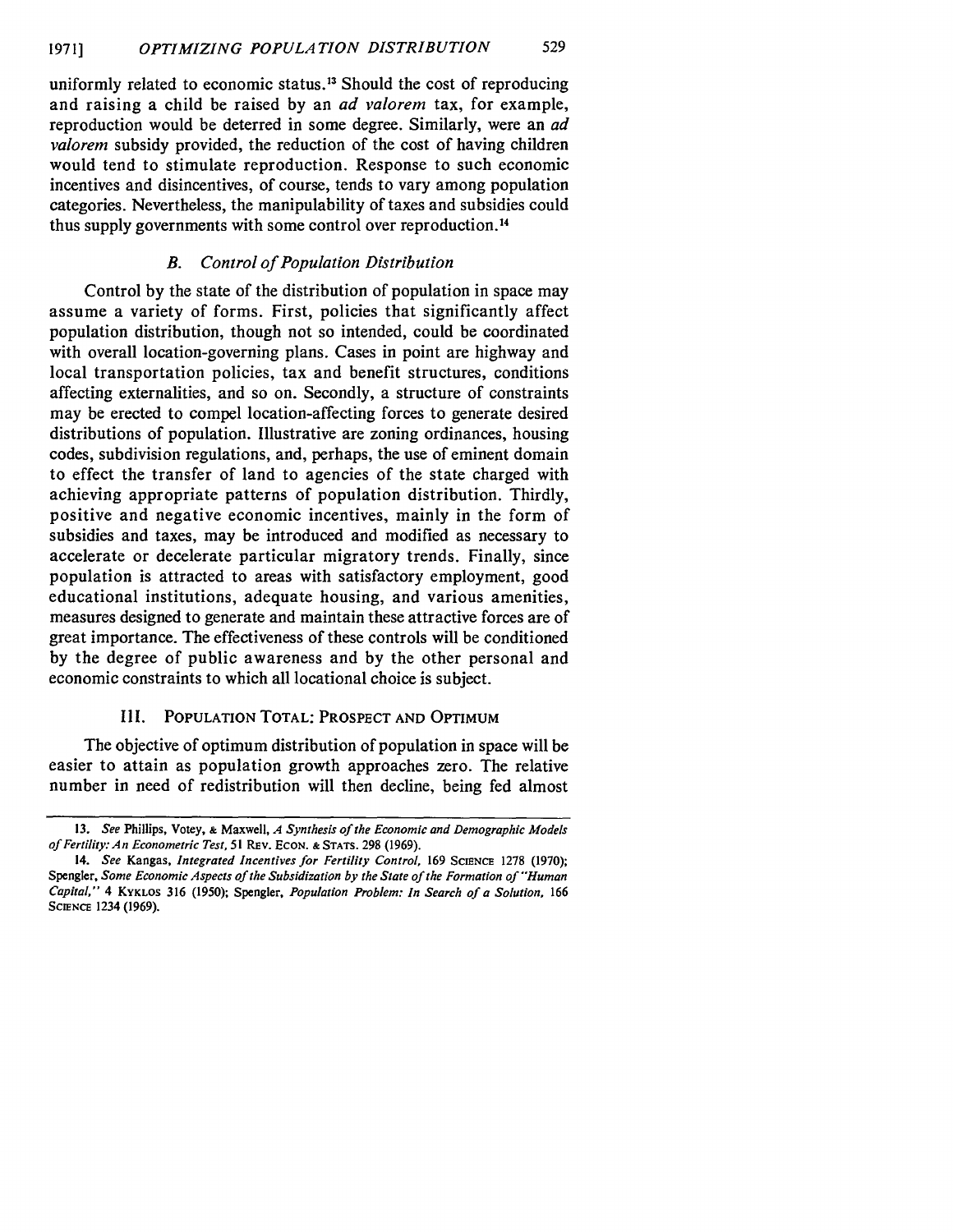solely by technological changes and economic demands rather than by natural increase. The population prospect, therefore, is highly significant to population distribution.

Until recently it was expected that the population of the conterminous United States would number around 300 million by the year 2000. This is about 100 million more than the present population. It also had been expected that the nation's population would continue to grow appreciably in the next century, perhaps to 500 million. The land requirements of a population of this size might encompass the 470 million acres presently classified as cropland.<sup>15</sup> It is now possible, however, that the population in the year 2000 will amount to somewhat less than 300 million. Barriers to birth control and abortion are declining and public knowledge of these techniques is increasing. Should reproduction average 2.45 children per woman, and net immigration average 400,000 per year, the country's population would number 281 million by 2000 and 336 million by 2020, at which time the population would be growing about eight-tenths of a percent per year-a rate sufficient, if continued, to raise the nation's population to about 770 million by the year 2100. On the other hand, since a considerable fraction of the children born are not wanted-one-eighth would be a conservative estimate—reproduction might average only about 2.11 children per woman, given highly efficient and universal contraception. This rate would suffice merely to replace the population. Accordingly, given this rate together with current immigration, the population would number only about 266 million by the year 2000 and 299 million by 2020. Given no net immigration,<sup>16</sup> together with a reproduction rate of 2.11, the population would number only 250 million by 2000, about 270 million by 2020, and become stationary at 276 million by 2037. In sum, it could result that the population of the continental United States will not greatly exceed 300 million.

Turning to the question of population optima as such, a population of 200 million would be sufficient-indeed more than sufficient-to give release to all population-oriented economies of scale attainable in the United States. It may follow, therefore, that a population of 300 million, according to economic criteria, would be in excess of optimum size; it would be more than needed to make average output as high as attainable, with given technology and investment, and, it would more than allow all families the utilities derivable from two to three children,

**<sup>15.</sup> C. DANHOF, CHANGE IN AGRICULTURE:** THE **NORTHERN STATES,** 1820-1870, at **10 (1969). 16. Should true natural** increase **descent to zero, opposition might develop to continuation of the present net immigration of 300,000 to** 400,000 **per year.**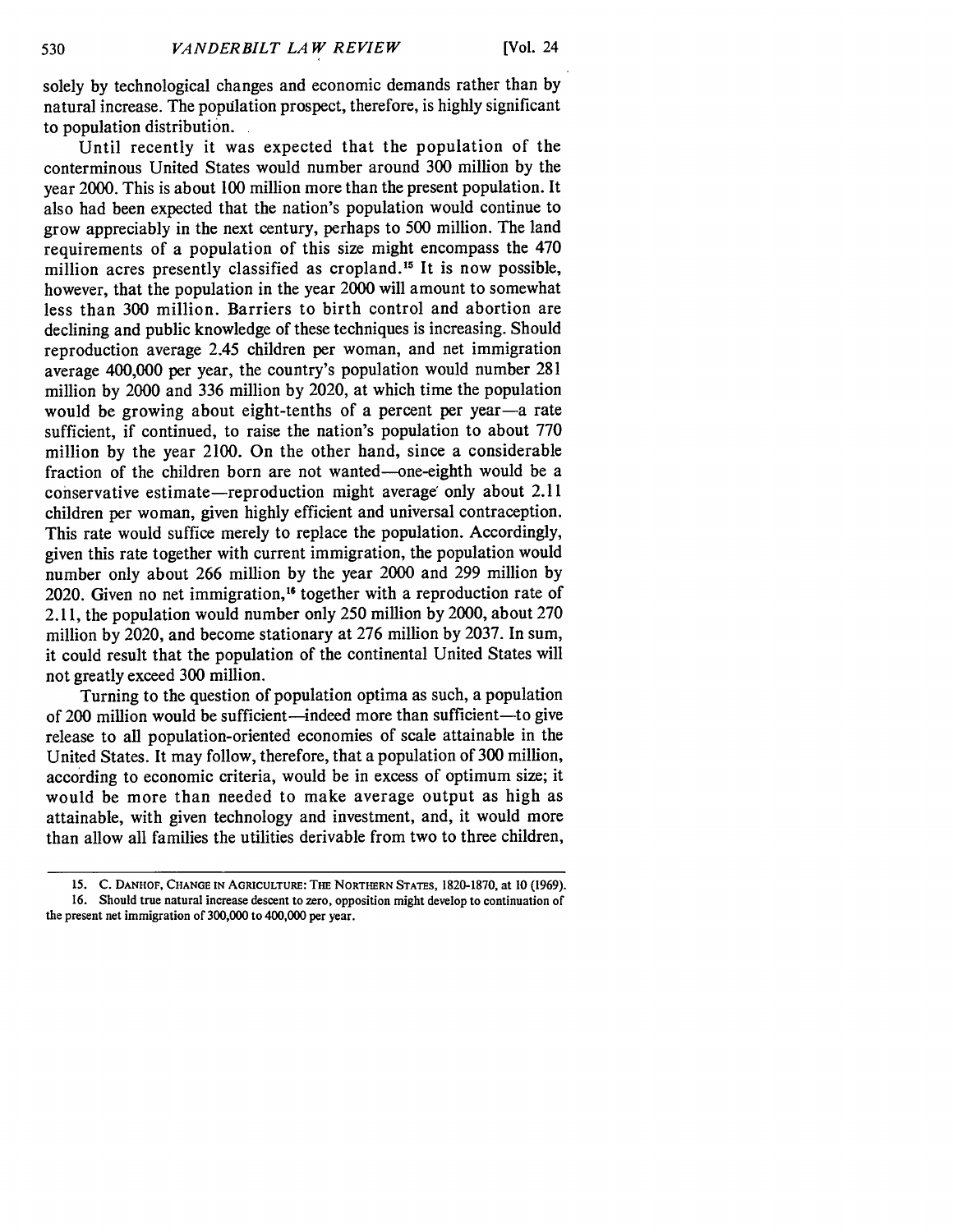which, it is submitted, are as many as most qualified parents are capable of rearing optimally.

In order to avoid irrelevant controversy relating to the definition of population optima, it is preferable to express the problem in terms of a question: "Does net advantage flow from further increase in the population of a country, or a city, or a metropolitan region?" It is *not* helpful to ask questions such as: "Can further increase in population be accommodated?" At issue are the costs of population growth as well as any supposed advantages. Life and growth are exercises in double-entry bookkeeping, requiring an accounting of both costs and benefits, always with the object of finding out if, at the margin, costs or gains are the larger.<sup>17</sup>

Two circumstances may render observers relatively insensitive to the costs of population growth. First, they may overlook the costs of offsetting the increase in numbers and hence infer that the growth did not produce adverse effects. Some of these costs are quite immediate and some become manifest only in the longer run. Representative are the adverse effects resulting from the excessive use of production-increasing chemical fertilizers, dependence upon DDT or other persistent pesticides or herbicides, and pollution costs that accompany increasing use of both fossil fuels and nuclear energy and will surely render the biosphere less congenial to man. Some of these costs are, of course, attributable in a larger measure to an increase in the average material output rather than to an increase in numbers as such. Secondly, since some costs as well as some benefits associated with population growth are not very visible, the net effects of population growth may be incorrectly estimated.<sup>18</sup> Even if both the seen and the unseen effects are fully considered and at the aggregative level the benefits exceed the costs, distributional effects may make population growth undesirable; the benefits may flow to some elements in the population and the costs to other elements, with the result that some benefit while others suffer net costs. Accordingly, it may be said that even if the benefits exceed the costs, growth is not warranted unless the net beneficiaries of growth fully and satisfactorily compensate those upon whom the costs are incident.

**<sup>17.</sup>** Enke, *The Economics of Having Children,* I POLICY **SCI. 15** (1970).

<sup>18.</sup> The costs and benefits associated with population growth each have their visible and invisible components. An increase in population may be described as advantageous if the resulting increase in total benefits exceeds the resulting increase in total costs. When, however, visible benefits, which usually approximate total benefits, exceed visible costs, population growth may appear advantageous even though total costs exceed total benefits. In sum, it is neglect of invisible costs that leads to misinterpretation of the net effect of population growth.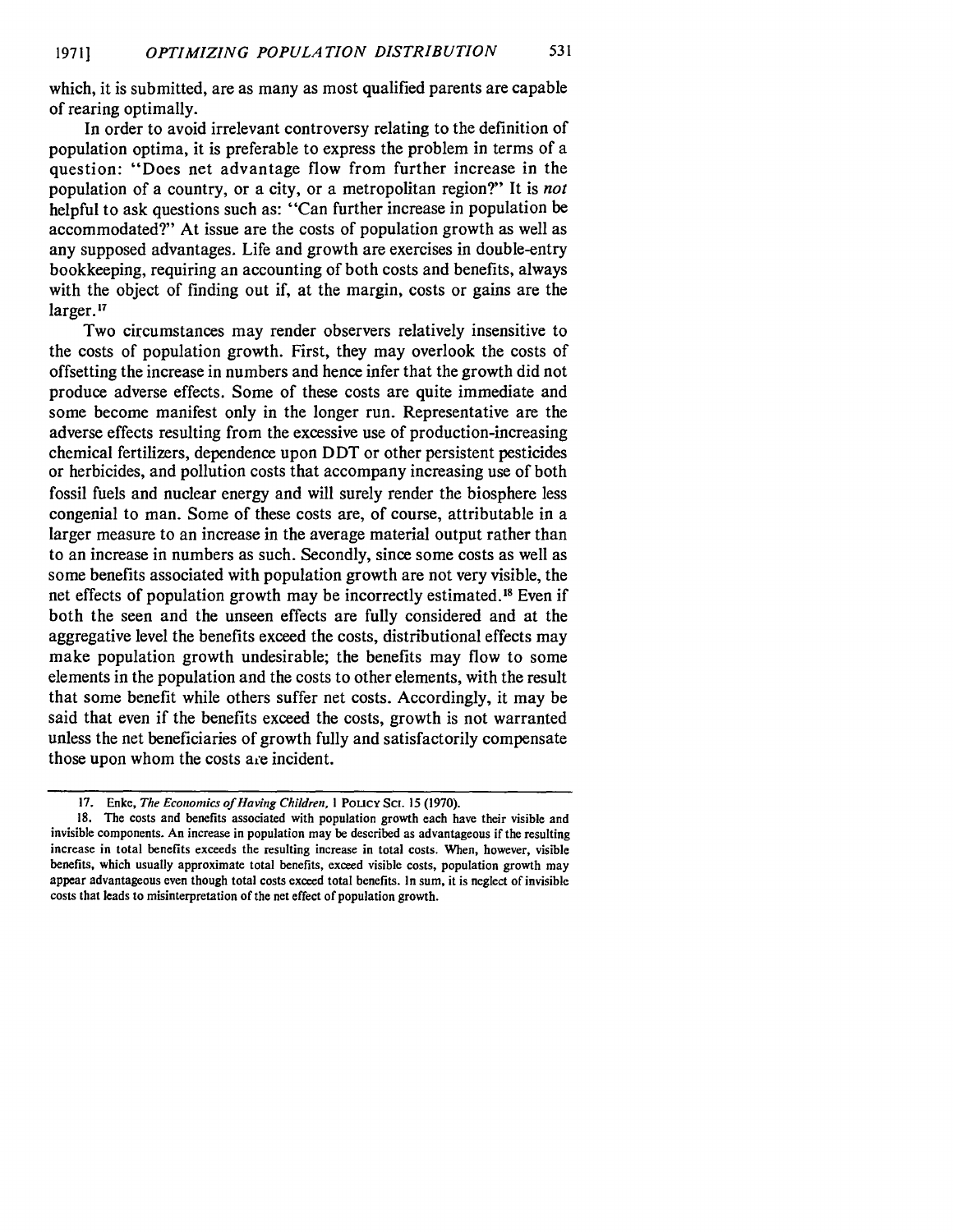It is essential to the pursuit of acceptable population policy that *all* costs and *all* benefits, together with distributional effects, be taken into account. There is a need, therefore, for the establishment of complete national social and income accounts. Even then it is not easy to assess all the costs. What figure, for example, should be placed upon the anomie generated by life in crowded high-rise urban rabbit warrens masquerading as apartments?

#### IV. **POPULATION** DISTRIBUTION: PROSPECT **AND** OPTIMUM

The population of the United States, already very unevenly distributed in space, may become even more so if the prospective population increment of the next half-century crowds into a few megalopolises. In 1960, the population per square mile in cities of one million or more was 13,870, nearly 22 persons per acre; there were 5,885 per square mile in cities of 500 thousand to one million, about 4,400 per square mile in cities of 100 to 500 thousand, and between 2,000 and 2,800 in cities of 2.5 to 50 thousand. About 22 percent of the population occupied only 5,500 of the nation's 3,548,974 square miles of available land; 64 percent occupied 34,322 square miles, about one percent of the country's territorial extent. In interstate terms, about 55 percent of the population is now located in the ten most populous states, and only three percent in the ten least populous.

## *A. Prospective Distribution*

Whatever the figure at which the country's population levels off-below or above 300 million-a very large fraction is destined to be urban. Despite the fact that the farm population declined by about five million during the last decade, the rural population remained fairly stable at about 54 million, of whom about 10.5 million lived in communities of less than 2,500. Thus the expected twenty percent further decline in farm population will not necessarily cause a corresponding decline in the rural population; it has not decreased in the last twenty years because the number of persons employed outside agriculture but living in rural communities has increased. If the nonurban population remains at its present level, the future urban fraction of the population will not rise above 85 percent, given a stable total population figure of 300 million. The urban population would then number around 250 million, about twice the 1960 level.

Current projections of population distribution suggest an increase rather than a decrease in sub-optimality of urban population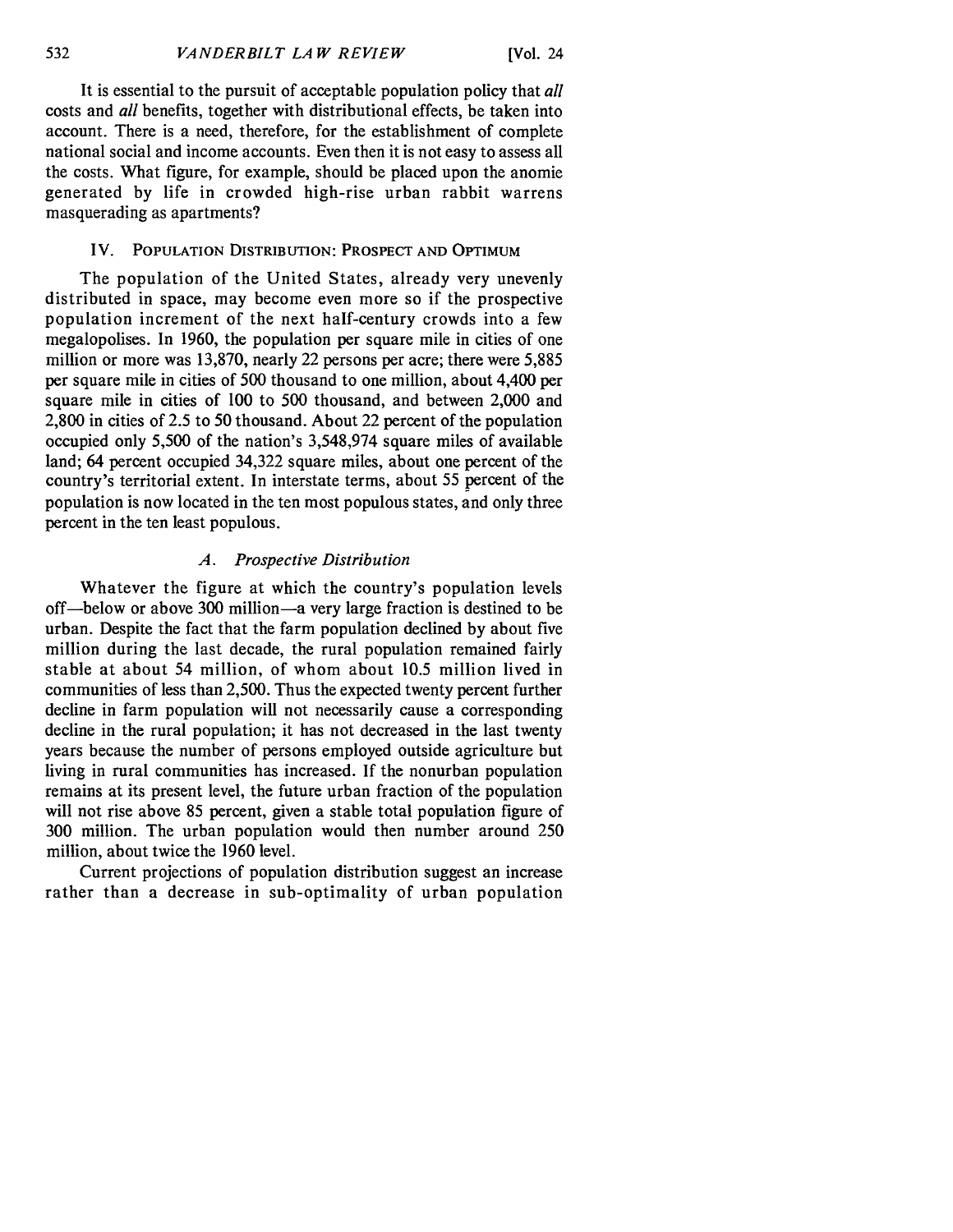distribution. For example, J. P. Pickard foresees what he calls "almost unbelievable" urban masses of 5,000 square miles in the New York and Los Angeles regions, 2,000 square miles in the Chicago and San Francisco Bay areas, and 1,000 to 2,000 square miles in the Detroit, Southeast Florida, Washington, Dallas-Fort Worth, and perhaps several other areas.19 He anticipates that by the year 2000, when about 242 million, or four-fifths of the country's population, supposedly will be living in urban regions, the 68 million living along the Atlantic Seaboard will average 1,050 per square mile, and most of the remainder will average more than 640 persons per square mile. In the Atlantic Seaboard Region, there will be available for all public, industrial, and private purposes about 0.64 of an acre per inhabitant, that is, about 28,000 square feet, roughly equivalent to a children's softball park. Elsewhere, this average will fall within a range of 30,000 to 43,500 square feet.<sup>20</sup>

It is doubtful, however, if recent population growth patterns can persist. Sooner or later some of the sources of attraction will have been exhausted. In some areas water shortages will develop, in others there will be an overcrowding of the sources of amenities, and in yet others diverse social costs consequent upon population concentration will emerge. Illustrative of these tendencies is the prospective emergence of water shortages within the next 30 to 50 years in the North Atlantic states, the Great Lakes regions, California, and several southwestern regions; within that interval daily water withdrawals will rise above the mean annual natural runoff of water.<sup>21</sup> In consequence, exposure to water pollution and its concomitants will be intensified.<sup>22</sup> Illustrative also is the overcrowding of recreational areas in coastal states where, it is expected, nearly three-fifths of the population will live by 1985, and where, in coastal counties, about two-fifths of the nation's factories are located.

**<sup>19.</sup>** *See* **J. PICKARD, DIMENSIONS OF METROPOLITANISM-URBAN LAND INSTITUTE RESEARCH MONOGRAPHS** Nos. 14 **&** 14a **(1967);** Pickard, *Is Megalopolis Inevitable?* 4 **FUTURIST,** Oct. 1970, at 151.

<sup>20.</sup> Resistance to these trends may develop. The Colorado Environmental Commission, for example, plans to limit the population of the 4 county Denver metropolitan area by surrounding it with a 35 mile wide greenbelt of parks and agricultural projects, thereby preventing the encroaching of satellitic populations.

<sup>21.</sup> U.S. **WATER RESOURCES COUNCIL, THE NATION'S** WATER **RESOURCES** 1-5, 24, 32 (1968).

<sup>22.</sup> **1 COUNCIL ON ENVIRONMENTAL QUALITY ANN. REP. ch.** 3 (1970).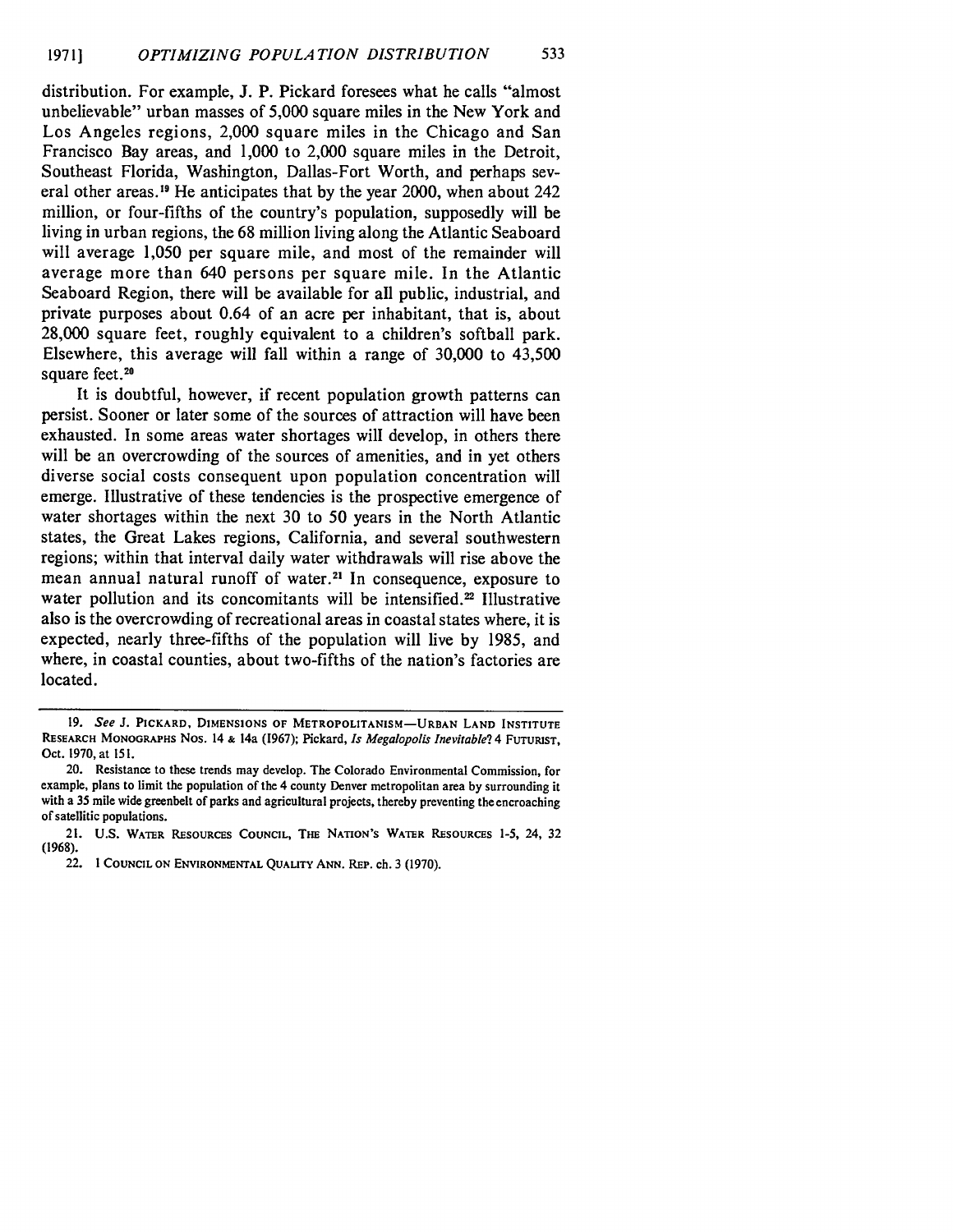## *B. Spatial Optima*

Current trends in population distribution<sup>23</sup> are of little assistance in a search for criteria of spatial optima. This is so because neither the benefits associated with optimum distribution, nor the costs associated with departure from it, are sufficiently incident upon those responsible for population movement. Likewise, the statistical correlation between average income and population size and density is not very meaningful.<sup>24</sup> The level of average income in each of the various states is dominated by its industrial and occupational structure and in some instances is influenced by its age and its racial composition-by conditions, in other words, that may affect population distribution but are not caused by it.<sup>25</sup> Furthermore, a continued diminution in interstate income differences may be expected to accompany the interstate flow of capital, migrants, skilled personnel, and know-how, 26 the maturation of the nation's economy, and the advance of its average income.<sup>27</sup>

Since it is expected that the rural population will remain fairly stable,<sup>28</sup> the reduction of inequality in spatial distribution of the nation's population becomes a matter of distributing the anticipated population increase of about 100 million among the nation's urban communities. The question of spatial optima, therefore, is closely linked to the question of optimum city size. A city may be said to be of optimum size when the long-run cost of enlarging it outweighs the advantages, if any,

24. Of the **10** states with the largest populations, **5** are included among the 10 with the highest average incomes, and only 2, Florida and Texas, fall outside the top 20 in average income. Of the 10 least populous states, only Nevada, Delaware, and Rhode Island fall among the top 12 in average income whereas the standings of the other 7 range from 23 to 37. Of the 10 most densely populated states, 7 fall among the 10 highest in average income, with the remaining 3 ranking among the top 15. Of the 10 least densely populated states, only Nevada falls among the top 10 in average income, and the others rank 18th to 39th.

25. *See* F. **HANNA, STATE** INcoME **DIFFERENTIALS** 1919-1954 (1959).

26. *See Id. ch.* 4.

28. *See* **p.** 532 *supra.*

**<sup>23.</sup>** Before there can be a reduction of inequality in the distribution of the nation's urban population, the number of cities-preferably those of optimum size insofar as this can be determined-needs to increase faster than the urban population. Between 1910 and 1960 the population increased faster than the number of cities. The number of cities rose by about 122%, from 2,262 to 5,028, while the urban population increased 71 million or about 170%. Hence, population per urban area rose from about 18,900 to about 22,300, or 18%, and the fractions in cities of over 500 thousand and 100 to 250 thousand, respectively, rose from 12.5% and 9.8%, to 16% and 12.4%.

<sup>27.</sup> *See* Williamson, *Regional Inequality and the Process of National Development: A Description of the Patterns,* 13 EcON. DEv. **& CULTURAL CHANGE,** July 1965, pt. II. Interstate and interregional differences in average income have continued to manifest some tendency to decline, but a tendency to which there have been exceptions. *See* Bretzfelder, *Geographic Trends in Personal Income in the 1960's,* **SURVEY OF CURRENT** Bus., Aug. 1970, at 14.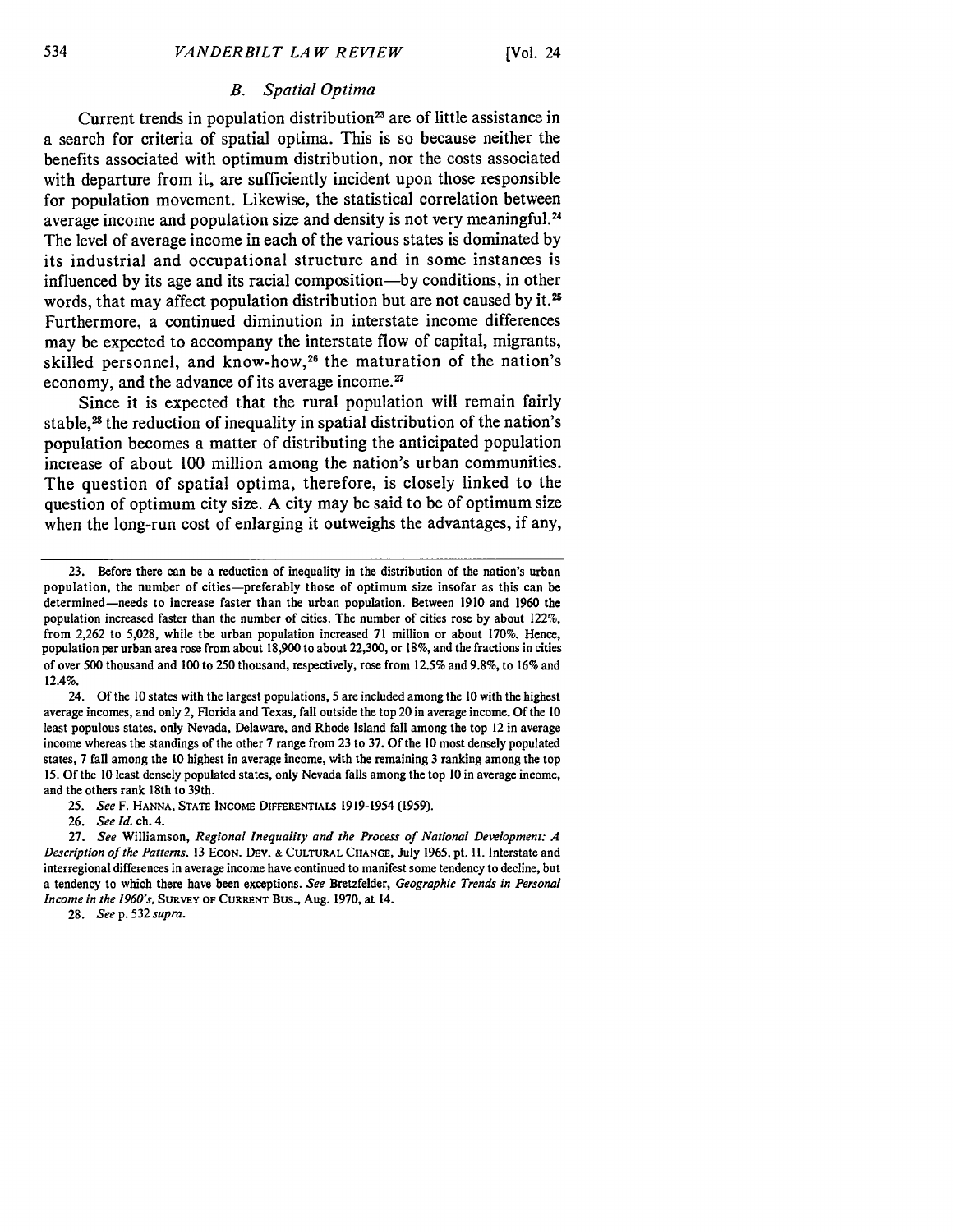of enlargement. There is no one optimum size, however, since the functions performed by any particular city vary with its type and position within a network of cities. The distribution of a nation's population among its cities is optimal when a change in distribution yields no advantage in excess of costs, given the existing urban pattern and allowing for the possibility of adding additional cities. Should the size of each city of a particular type be optimal, the interurban distribution of population would be roughly optimal, especially if the cities were optimally distributed over the nation's terrain.

The factors that determine the optimum size of a city are military, political, economic, and eudaemonic in character. From the military point of view, it is obvious that vulnerability to thermo-nuclear attack varies with the degree of population concentration. According to one estimate, if the nation's **50** largest cities were hit by nuclear warheads, 42 percent of the population and **55** percent of the industrial capacity would be wiped out.<sup>29</sup> Coastal cities are particularly vulnerable to submarinelaunched missle attack. Any program designed to improve the distribution of population in space therefore needs to allow for military considerations, among them the desirability of moving the nation's capital to the center of the country.

Political considerations are also relevant in determining optimum size. Per capita costs of administration, together with effectiveness of government, may vary with the size of a community. Moreover, economic performance is a function of how effectively political power is exercised in at least four areas: (1) constraining diverse activities, such as crime and disorder, that are inimical to the effective exercise of economic power; (2) preventing abuses of economic power, such as monopolies; (3) checking sub-optimal distribution of economic activities over the urban and rural terrain; and (4) devising taxation or subsidy guidelines suited to make the composition of the net national product conform to the composition of an aggregate demand that reflects both privately and publicly determined wants. Political power, therefore, is complementary to economic power, serving to guard the latter against destructive forces of internal or external origin<sup>30</sup> and to steer it along paths supposedly more conducive to the nation's welfare.

The distribution of political and economic power differs in some respects. The exercise of both forms of power involves the making of ultimate decisions, the administrative execution of these decisions, and

**<sup>29.</sup> U.S.** NEWS & **WORLD REP., Oct. 19,** 1970, at **22.**

**<sup>30.</sup> Cf.** T. **PARSONS, THE STRUCTURE OF SOCIAL ACTION (1937).**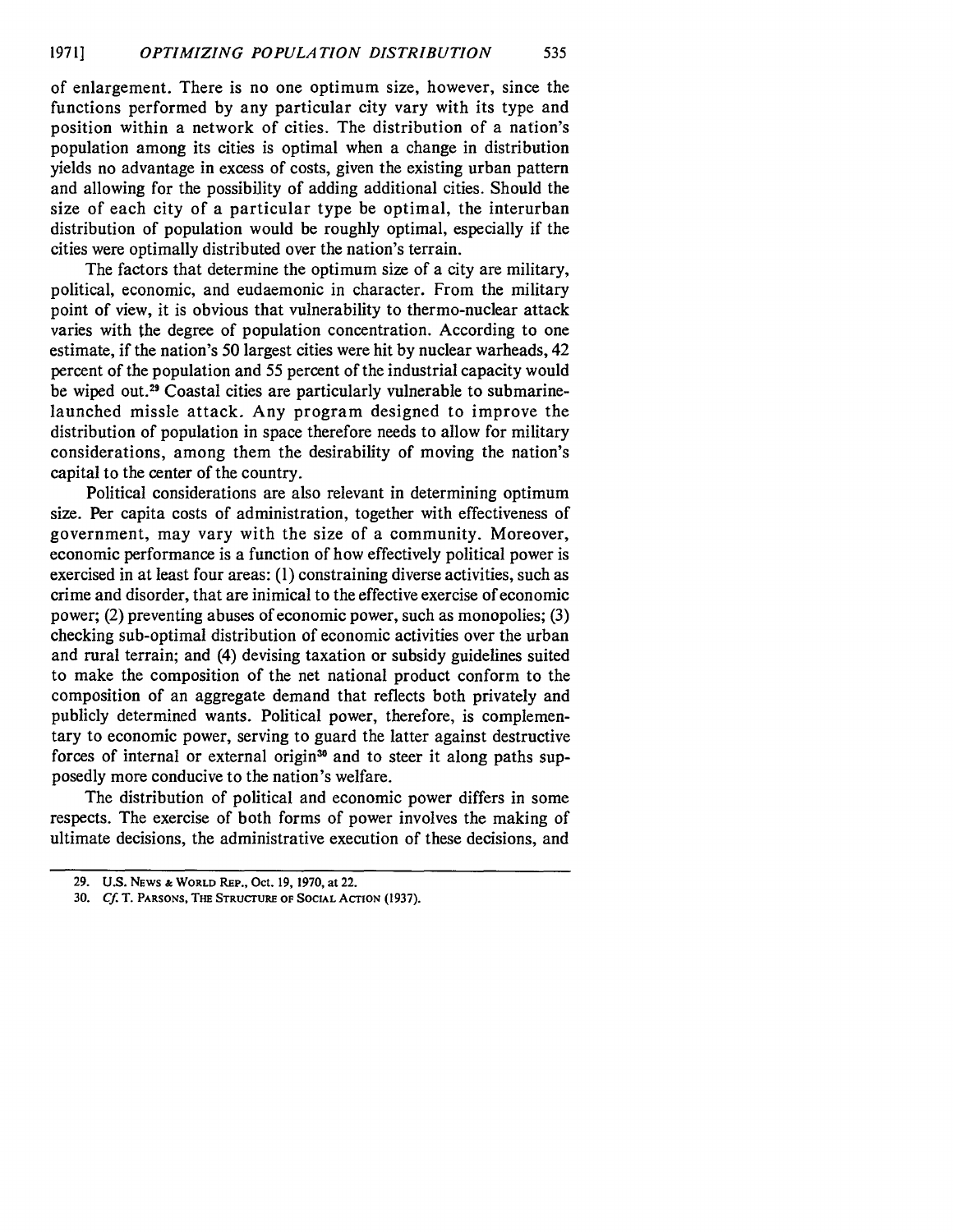sufficient provision both for feedback from points where decisions are incident and for the maintenance of sensitivity to feedback. Concentration of either type of decision-making power is thus limited by elongation of the line of command running from the making of a decision to its administrative execution. This elongation increases transmission leakages and results in the loss of effectiveness of command and adequacy of feedback. The differences arise from the fact that this loss is greater in the realm of political power than in that of economic power. In the realm of economic power there is much more scope for the use of data processing machinery in the correlation of diverse activities, reducing the degree to which requisite information flows through human links. In the realm of political power, on the other hand, there is less scope for automation and greater dependence on human interaction, both among employees and between employees and the public at large. The flow of information, therefore, is more subject to leakage and distortion.<sup>31</sup> It may be plausibly argued, therefore, that the nature of political power in a democracy contributes to its dispersal in space even though many strategic decisions have been made centrally; administration entails many personal contacts, and the making of these contacts tends to become more difficult as communities grow larger. Likewise, economic decision-making and administration no longer need to be highly centralized because of modern methods of communication and coordination. Accordingly, if there are noneconomic advantages in dispersal, such as more satisfying life styles and more scope for goal achievement, economic activities can be appropriately dispersed.

Limitations on the size of an urban community flow in greater measure from the nature of political power than from the nature of economic power. A large community is an outcome of growth<sup>32</sup> at both the economic and political levels, but the economic factor has been overwhelmingly dominant in the past. A large modern city may be compared with the Macedonian empire, an unstable assembly of relatively stable subsystems rather than a stable, complex, hierarchic system evolved from stable, intermediate forms.<sup>33</sup> It is unstable because its development has not been dominated by an evolutionary process or by a goal-oriented and spatially bounded leadership of the sort that

**<sup>31.</sup>** H. **SIMON, THE SHAPE** OF **AUTOMATION** FOR **MEN AND** MANAGEMENT **26-52, 92-111 (1965).**

**<sup>32.</sup>** For a discussion of form see **Lynch,** *The Pattern of the Metropolis,* 90 **DAEDALUS,** Winter 1961, at 79. For an evaluation of actual growth see Smolensky **&** Ratajczak, *The Conception of Cities,* 2 EXPLORATION **IN** EcON. **HIST.,** Winter **1965,** at 90.

<sup>33.</sup> H. **SIMON,** THE SCIENCES **OF THE** ARTIFICIAL 98-99 (1969).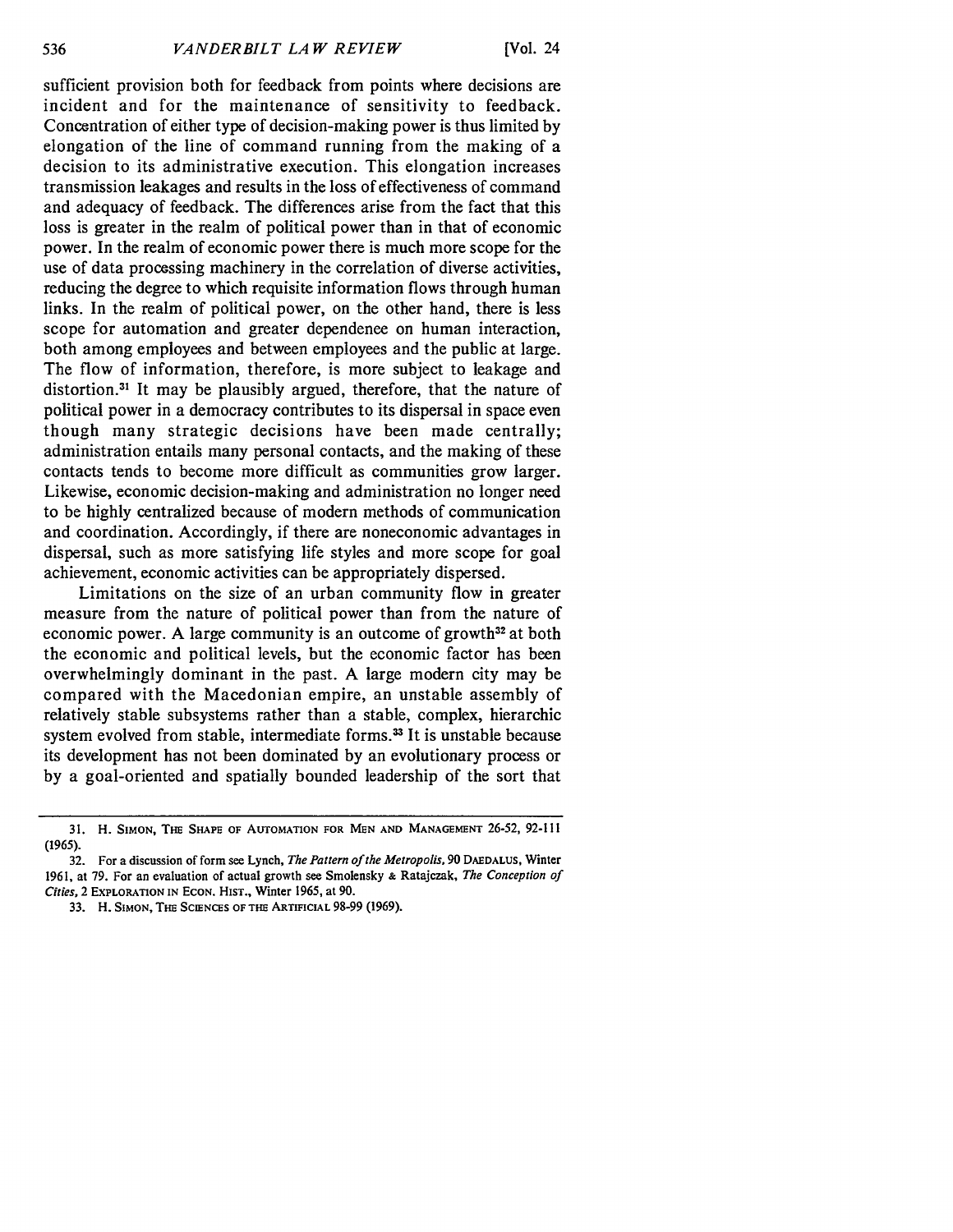underlies the growth and development of a nation state. For this reason, after an urban center passes some critical magnitude in size-a magnitude that is variable within limits—it becomes less subject to rational government. If this statement is true, it is advisable to limit city size and to subordinate the distribution of economic power in space to the distribution of political power-a subordination that is not likely to interfere noticeably, if at all, with the realization of economies of spatial distribution.<sup>34</sup>

It is essential that the city also be viewed as a societal apparatus.<sup>35</sup> One may, for example, synthesize four eudaemonic principles: (1) maximize "man's potential contacts with the elements of nature... with other people, and with the works of man"; (2) minimize the "effort required for the achievement of man's actual and potential contacts"; (3) optimize "man's protective space" in order to keep his contacts with men, animals, and objects free of undesirable "sensory or physiological contact"; and (4) optimize the "quality of man's relationship with his environment."<sup>36</sup> Any consideration of spatial optima must, of course, add such factors to the balance.

One also may view a city as the locus of two sets of flows, those confined within its perimeters and those connecting it with areas of activity outside its perimeters. The channels connecting a city with external areas carry man, vehicles, materials and products, solid waste, various pollutants, and information. The channels connecting any one part of a city with any other part carry essentially similar cargo, though in quite different proportions. The size of a city is conditioned by the nature of the cargo moving in and out of it and through it. As population, average output, and income rise, demand for the use of a city's channels rises, more than in proportion to the increase in population. Channel capacity is limited, and so is the capacity of a city to accommodate more and more channels without suffering an uncompensatible reduction in per capita welfare. While offsets to channel crowding vary with the activities in which particular cities specialize, the inflexibility of this capacity and the resulting costs at the margin eventually balance or exceed any gross gains derivable at the margin.<sup>37</sup>

**<sup>34.</sup> See, e.g., E. MISHAN, WELFARE** ECONOMICS **(1967);** *Kapp,Environmental Disruption and* Social Costs: **A** Challenge to Economics, **33** KYKLOS **833 (1970).**

*<sup>35.</sup>* See **E. BANFIELD, THE UNHEAVENLY** CITY **(1970); J. JACOBS,** THE ECONOMY **OF CITIES (1970); J. MCCABE, LIGHTS AND SHADOWS OF NEW** YORK **LIFE (1970).**

**<sup>36.</sup>** Doxiadis, Ekistics, the Science **of** Human Settlements, **170 SCIENCE 393 (1970).**

**<sup>37.</sup> Potential** channel capacity **may,** however, **be** used with **greater** economy, as when the number of centers within a city **is** increased. This **in turn** may create **greater economy in** external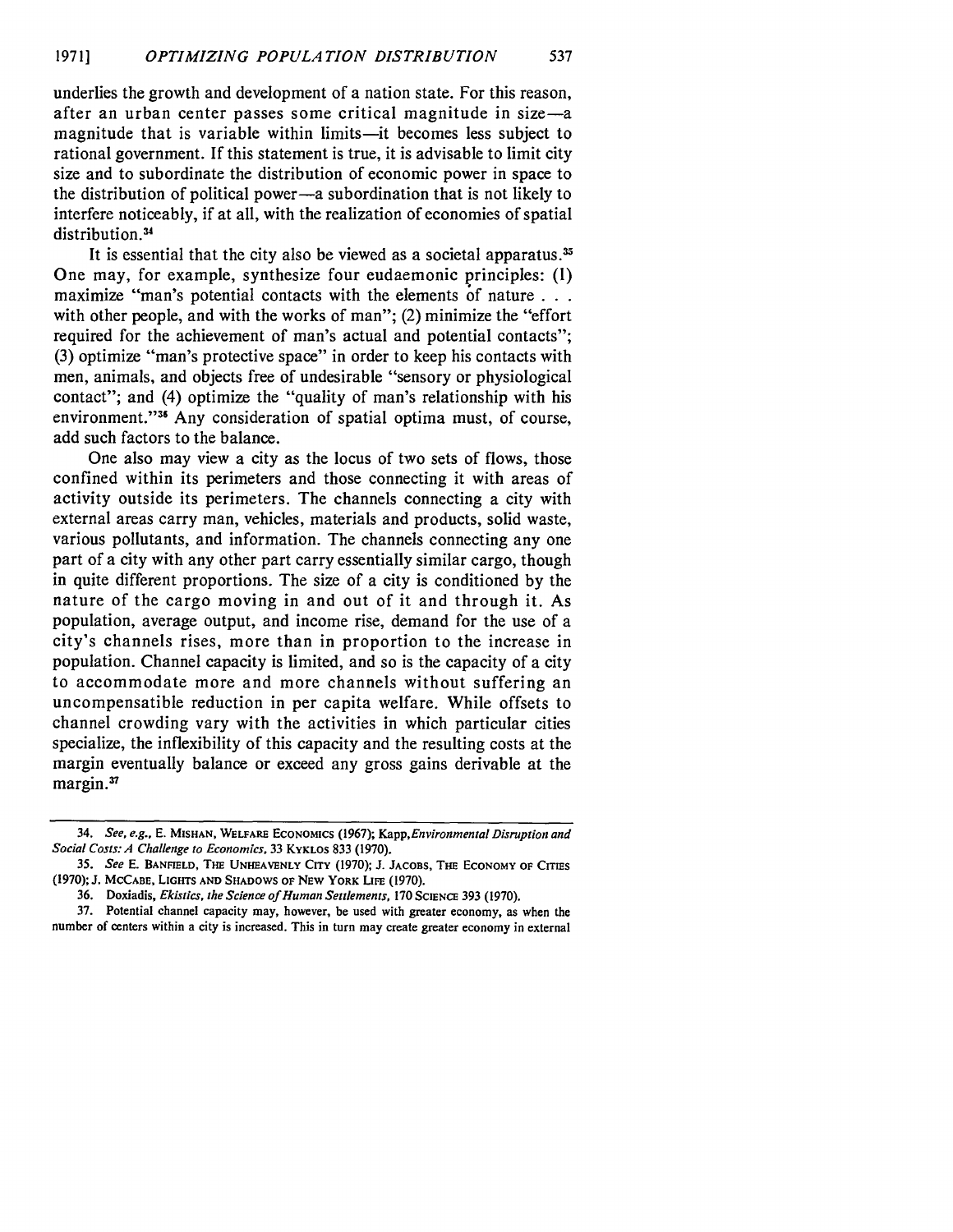In light of the foregoing considerations, it is significant that both opinion surveys<sup>38</sup> and the progress of the nation's population between 1960 and 1970 suggest that most people do not prefer to live in extremely large cities. During the period, 14 of the 25 largest cities lost population, and 24 of the 66 largest metropolitan areas grew less rapidly than the nation. Moreover, about three-fourths of the growth in cities of more than 50 thousand took place in cities of 50 to 250 thousand.

These figures may serve as a conservative indicator of public opinion. Persons with a negative preference for very large communities, however, are not free to move if dependent for employment on firms situated within such communities. One cannot assume, therefore, that the migratory behavior of the employed reveals a great deal about their locational preferences, given a set of alternatives bounded by the current distribution of available employment.

If there is an optimum size for a particular city type at which marginal cost and marginal benefit coincide, why is this size likely to be exceeded? The answer lies in the fact that few if any decision-makers who settle in a city are able to internalize all the costs and advantages to which their settlement gives rise. Several conditions are jointly responsible for this disability. First, seldom if ever are there available collective indices in which all costs and all advantages associated with changes in size are appropriately aggregated. Secondly, since there is no single decisional focal point upon which all costs and all benefits are incident, it is unlikely that urban growth will cease when marginal cost and marginal benefit coincide. The second condition arises in part from the fact that a decision-maker-whether individual, firm, or governmental unit-generates technological as well as pecuniary costs that affect others. The decision-maker may thus find it advantageous to behave in ways that are disadvantageous in terms of city size. This disparity between cost and advantage is particularly striking in the case of business firms that move into an already established urban community. Such firms generate uncompensated costs that, if borne by the firms themselves, would have made the move unprofitable.<sup>39</sup>

#### V. THE WAY OUT

Optimizing population distribution entails a collective approach, whereas halting population growth, given that the annual population

flows. *See* **Lave,** *Congestion and Urban Location,* **in REGIONAL SCIENCE ASSOCIATION, PAPERS** 25, 133-50 (1970).

<sup>38.</sup> *See* N. **HANSEN,** RURAL POVERTY **AND THE URBAN** CRISIS 299-305 (1970).

<sup>39.</sup> For a discussion of congestion effects see Lave, *supra* note 37, at 137-39.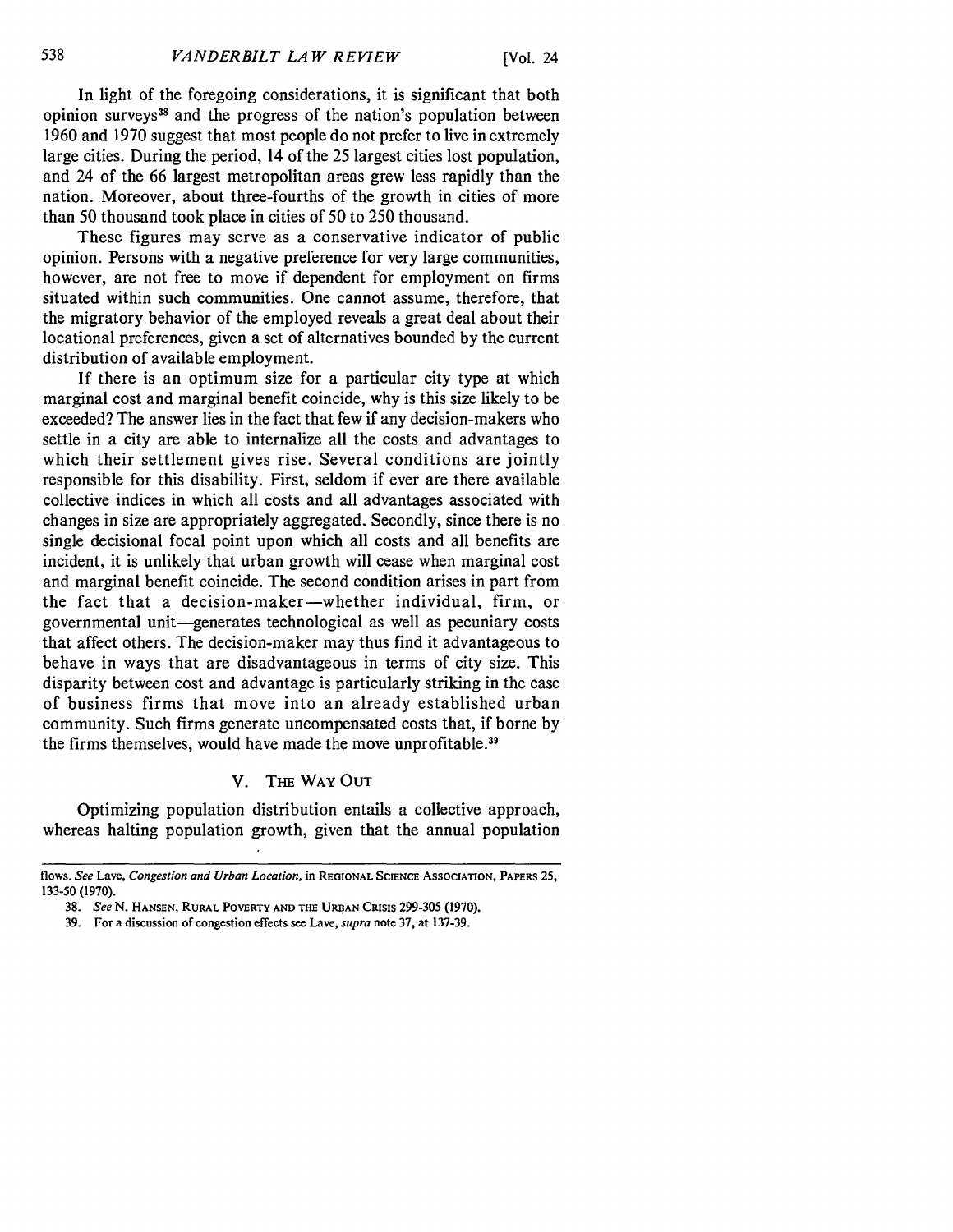increment is the product of unwanted births and net immigration, probably entails only an individually oriented approach. Optimizing distribution, which involves considerations of national defense, amenities, parasitic growth, and employment availability, will consist mainly of locating a prospective increment of 80 to 100 million people, together with 32 to 40 million jobs; it will not entail major changes in the distribution of the nation's current 207 millions. The population and associated job increments need to be located principally in suitable parts of the twenty less densely populated states where only about one job in four now is located—that is, in the Mountain, Northwest, and South-Central States, together with Maine, Vermont, Mississippi, Washington, and Oregon. If there are not enough small communities in these areas to expand into cities of approximately 100 to 250 thousand, this deficiency can be corrected through the establishment of urban centers de novo, after the manner in which "New Towns," designed to provide both employment and residential opportunities, are established.40 It is likely that optimum distribution will demand the establishnent of a number of these additional urban communities, together with avoidance of excessive concentration. These goals, however, will be extremely difficult to attain since more than one-half of the nation's population, births, and annual increments to the labor force are found in the densely populated states.

Since the distribution of the labor force, and hence of the nation's population, is determined in the main by the distribution of employment opportunities, the decisions of employers become of overwhelming importance. Of particular significance are the decisions of those who may be termed the nation's "key job makers"—some 750 large corporations and a variety of government installations. Those employers supply about 25 percent of all jobs and will supply a corresponding fraction of the estimated 15 million additional jobs required by 1980, and of the 32 to 40 million additional jobs anticipated over the next 35 to 50 years. It is these employers who, far more than most, can establish economic bases around which additional cities can be built.

New cities, of course, cannot be established by one or several "key job makers" acting alone. They cannot provide the needed public facilities, or residential structures, or contribute greatly to the financing of the ancillary economic activities that in the end may supply 75 percent or more of the city's jobs. This financing can be provided or facilitated,

<sup>40.</sup> Weiss, *New Town Development in the United States: Public Policy and Private Enterpreneurship,* 4 **SAu'A, June 1969, at 185-97.**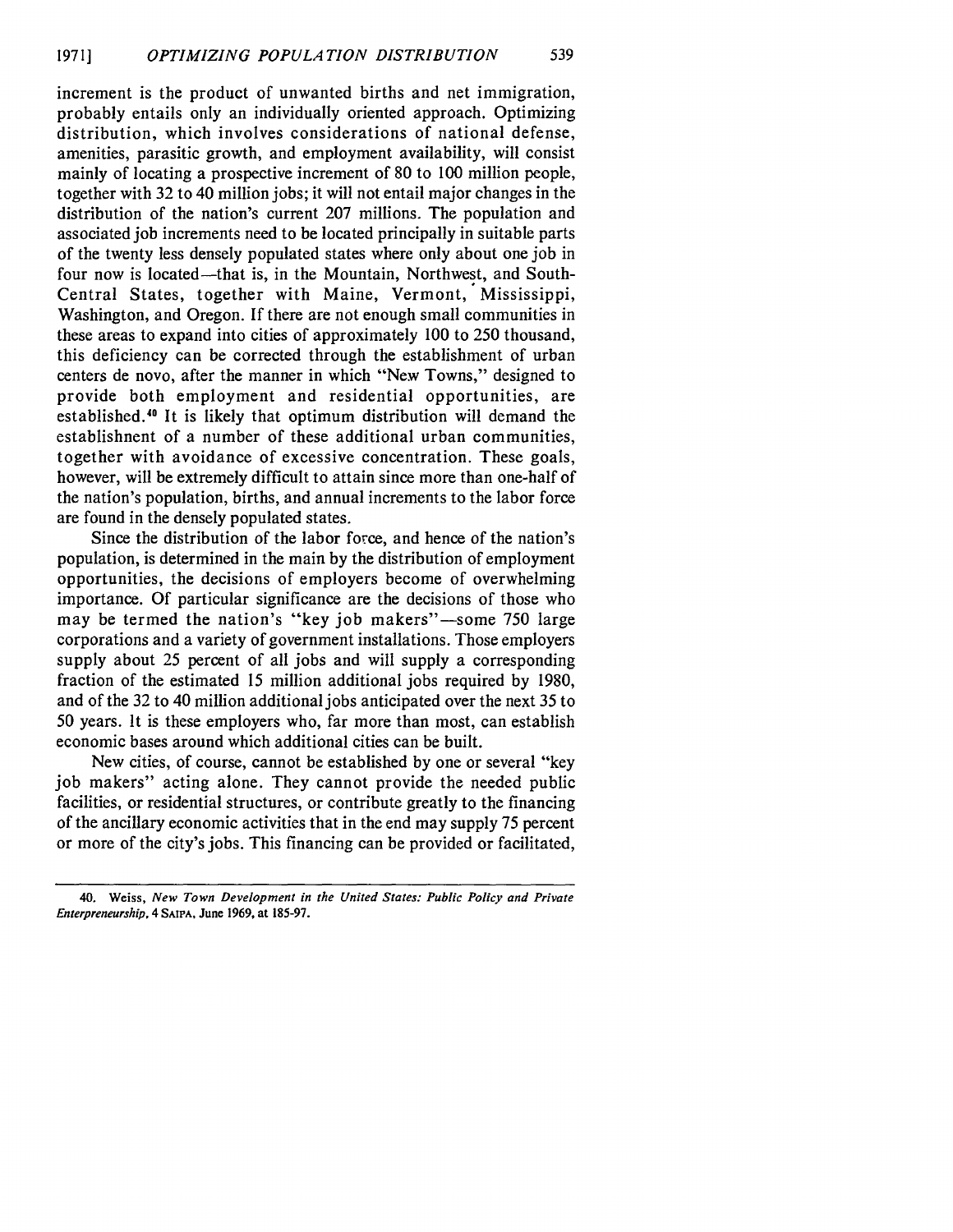however, by public corporations and large private urban developmental corporations drawing on the extensive experience of "New-Town" builders and the behavioral findings concerning the costs of infrastructure.<sup>41</sup> It also may be advisable to provide for the regular accumulation of funds to permit replacement of *all* structures situated within urban areas when these have deteriorated to a certain level. Urban blight and decay, now characteristic of public as well as private facilities, may thus prove to be preventable through a proper allocation of the costs of orderly replacement.

Five types of constraints set limits on what "key job makers" can do. First, the range of locational options is conditioned by the existing structure and distribution of transportation facilities and by the *loci* and purposes of the decision-makers who determine the character and location of additional transport facilities. A national transport policy, designed to optimize population distribution over the country and within urban centers, is, therefore, essential. Yet, of the 32 billion dollars allocated to improvement of transportation this year, little seems intended to optimize the distribution of the nation's population other than by relieving essentially local pressures.<sup>42</sup> Secondly, interindustry linkages must be taken into account in plans for establishing an urban base.4 Thirdly, a city is subject to limitations imposed by its component position in a network of cities; it is not an independent, self-sufficient unit. It is likely, however, to be possessed of much more autonomy than some urban network theory suggests.<sup>44</sup> Fourthly, the presence of scale economies reduces the number of units any one large corporation will establish under given conditions of demand. This number is susceptible of increase, however, through engineering research designed to reduce the size of minimum-cost plants. Increase in output per worker also may reduce the number of persons per plant. Finally, the economies that flow from the agglomeration of diverse activities, together with population, may affect the decisions of key job makers. Since increase in congestion tends to be associated with such agglomeration, the use of taxes to

**<sup>41.</sup>** *See* **J. GLIEGE, NEW TOWNS: POLICY** PROBLEMS **IN REGULATING DEVELOPMENT (1970). For** a discussion of **the** costs of infra-structure **see** Cameron, *Growth Areas, Growth Centers and Regional Conversion,* **17** SCOTTISH **J. POL. ECON. 19, 21-26 (1970).**

**<sup>42.</sup>** *See* **READINGS IN URBAN** TRANSPORTATION **(G.** Smerk **ed. 1968).**

**<sup>43.</sup>** *See* **Streit,** *Spatial Associations and Economic Linkages Between Industries,* **9** *J.* **REGIONAL SCI. 177 (1969).**

*<sup>44.</sup> See* Lampard, *The Evolving System of Cities in the United States: Urbanization and Economic Development,* in **IssuEs IN URBAN** ECONOMICS **81-140 (H.** Perloff **& L.** Wingo **eds. 1968); URBAN** ECONOMICS **105-215 (W.** Leahy, **D.** McKee, **& R.** Dean **eds. 1970);** Higgs, *Central Place Theory and Regional Hierarchies: An Empirical Note, 10 3.* **REGIONAL Sci. 253 (1970).**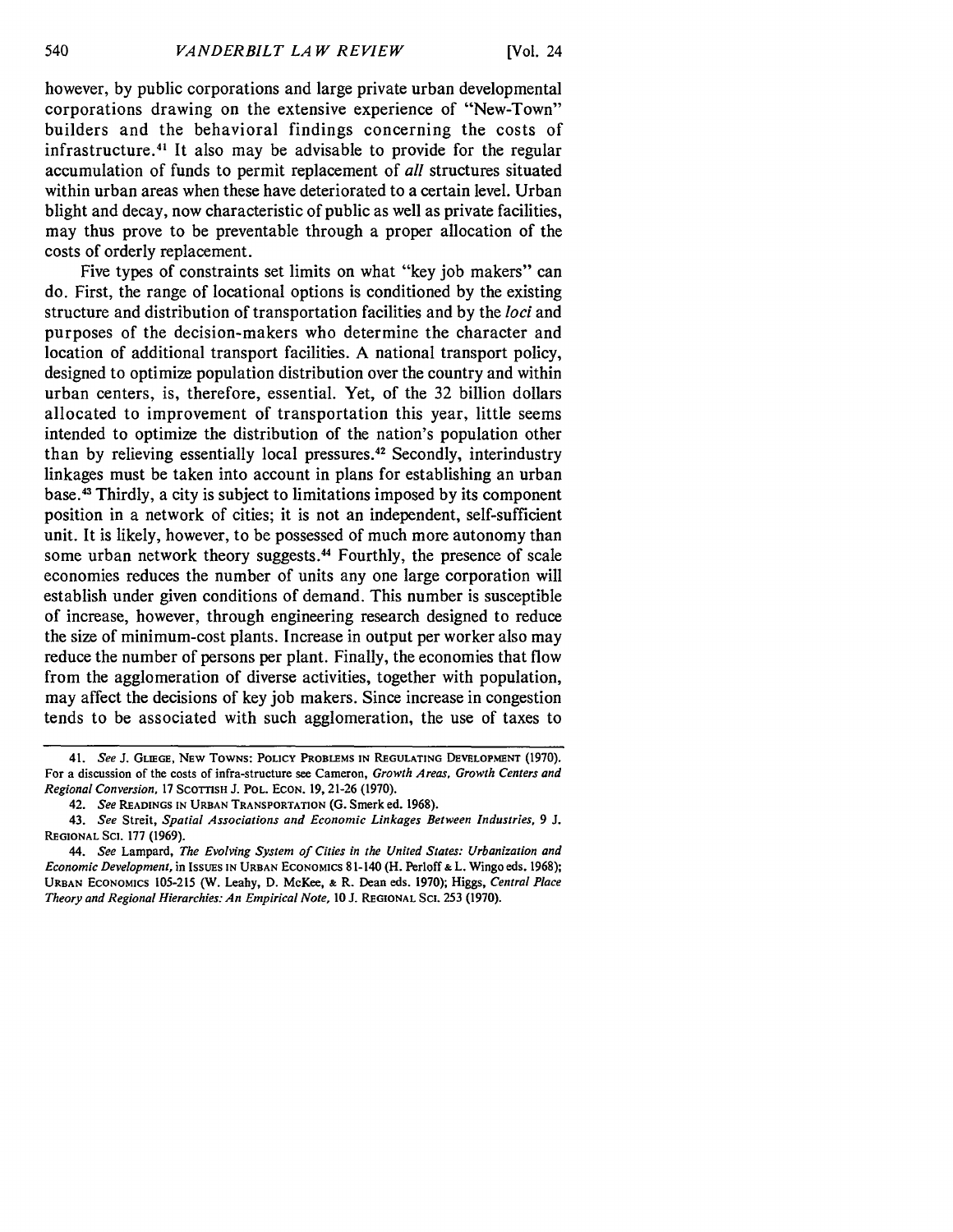impose the congestion costs on the business firms responsible will limit the extent to which a firm may profit by participating in congestionproducing processes.<sup>49</sup>

Since World War II, employment in private nonfarm industries has increased slightly faster in places under 50 thousand than in metropolitan areas; only in places of five to ten thousand was the rate slightly lower. This growth has taken place despite the disadvantages that may beset location in small communities, probably because the labor absorbed was already located in these small-town and rural areas, which were without attractive employment alternatives in agriculture. At least some of these towns may grow into larger urban communities. Even so, their growth throws only limited light upon the probability that larger places can be established de novo in less densely populated states with a correspondingly small labor force.<sup>46</sup> More dramatic modes of development may prove necessary, therefore, to attract workers from densely populated areas. Such a mode can be found in the 250 thousand inhabitant Minnesota Experimental City Project. According to the plan, it is regarded as an "instant city"-one taking a decade from start to substantial completion—"in which a coordinated application of social and physical know-how can be brought to bear and a *total* city realized as a working demonstration."<sup>47</sup> This type of approach, particularly if it includes limiting the size of the city and providing it with ample open space, makes possible what Aristotle described over two thousand years ago as the city's real purpose, to enable its residents to enjoy the good life.

#### VI. **CONCLUSION**

Of two potential population threats, too many people and too many people concentrated at points in space, the former is very likely to be resolved in the near future. The second problem, however, is being intensified. Even given full reliance upon incentives and disincentives incident upon individuals and firms, an optimum distribution cannot be achieved. Large-scale planning and collective intervention are required, and this fact is recognized **by** the federal government in its provisions for

<sup>45.</sup> For a discussion of congestion and related problems see Lave, *supra* note 37; Moore, *Congestion and Welfare-Comment,* 78 EcoN. **J. 157** (1968); Rothenberg, *The Economics of Congestion and Pollution: An Integrated View,* **60** AM. EcON. REv., May 1970, at 114.

*<sup>46.</sup> See* N. **HANSEN,** *supra* note 38, ch. 9; Haren, *Rural Industrial Growth in the 1960's, 52* AM. **J. AGRICULTURAL** ECON. 431,432, (1970).

<sup>47.</sup> **UNIVERSITY OF MINNESOTA, EXPERIMENTAL CITY PROJECT, PROGRESS REPORT** *1-5* **(1969).**